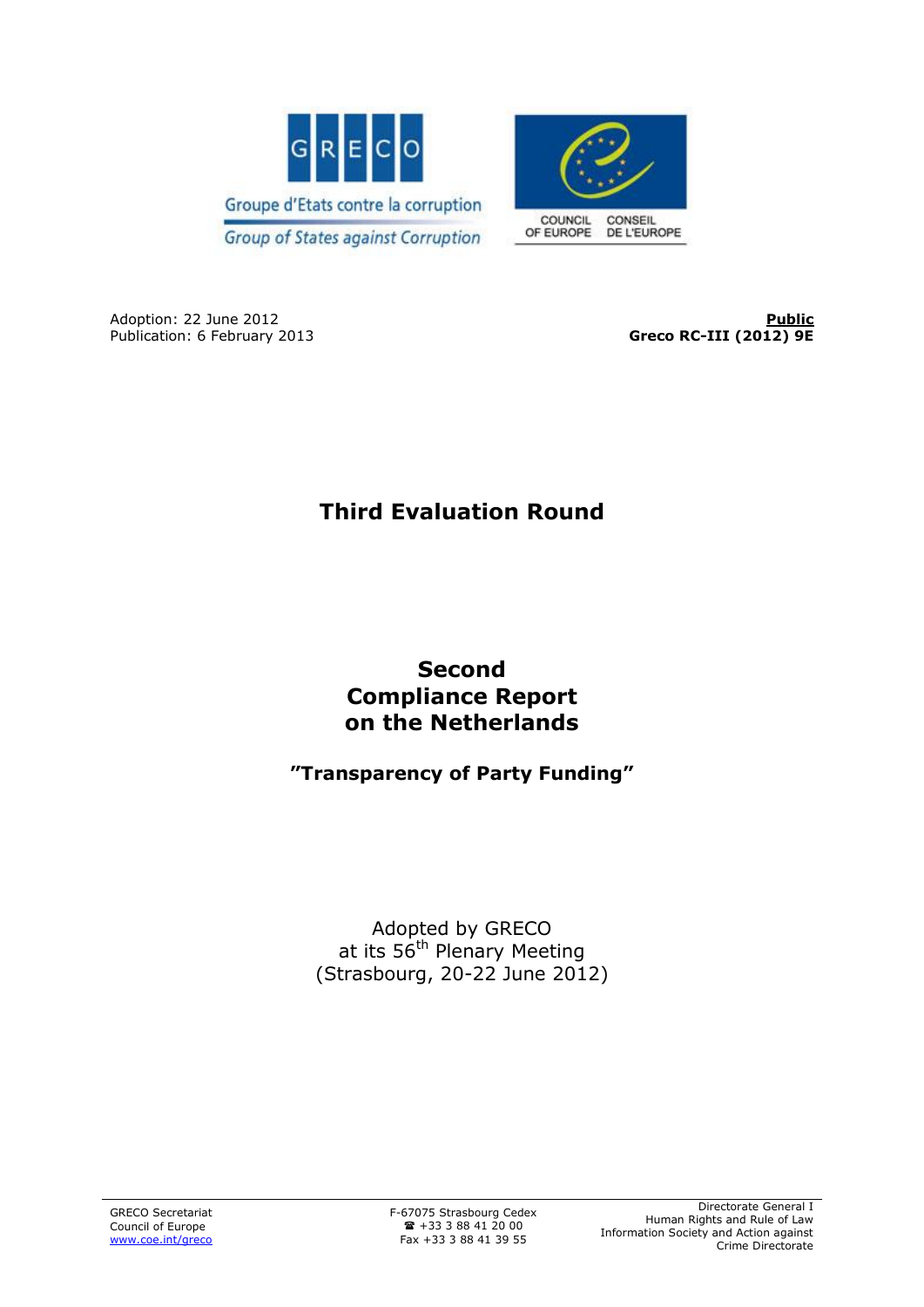## **I. INTRODUCTION**

- 1. The Second Compliance Report assesses further measures taken by the authorities of the Netherlands to implement the recommendations contained in the Third Round Evaluation Report (see paragraph 2), covering two distinct themes, namely:
	- **Theme I Incriminations:** Articles 1a and 1b, 2-12, 15-17, 19 paragraph 1 of the Criminal Law Convention on Corruption ETS 173), Articles 1-6 of its Additional Protocol (ETS 191) and Guiding Principle 2 (criminalisation of corruption).
	- **Theme II Transparency of party funding:** Articles 8, 11, 12, 13b, 14 and 16 of Recommendation Rec(2003)4 on Common Rules against Corruption in the Funding of Political Parties and Electoral Campaigns, and - more generally - Guiding Principle 15 (financing of political parties and election campaigns).
- 2. The Third Round Evaluation Report was adopted at GRECO's 38<sup>th</sup> Plenary Meeting (13 June 2008) and made public on 10 September 2008, following authorisation by the Netherlands (Greco Eval III Rep (2007) 8E, [Theme I](http://www.coe.int/t/dghl/monitoring/greco/evaluations/round3/GrecoEval3(2007)8_Netherlands_One_EN.pdf) and [Theme II\)](http://www.coe.int/t/dghl/monitoring/greco/evaluations/round3/GrecoEval3(2007)8_Netherlands_Two_EN.pdf). The subsequent Compliance Report was adopted at GRECO's 47<sup>th</sup> Plenary Meeting (7-11 June 2010) and made public on 23 July 2010, following authorisation by the Netherlands [\(Greco RC-III \(2010\) 5E\)](http://www.coe.int/t/dghl/monitoring/greco/evaluations/round3/GrecoRC3(2010)5_Netherlands_EN.pdf). It is recalled that all six recommendations adopted in respect of Theme I were considered as implemented satisfactorily or dealt with in a satisfactory manner in the compliance procedure.
- 3. As required by GRECO's Rules of Procedure, the authorities of the Netherlands submitted their Second Situation Report with information on measures taken to implement the recommendations in respect of Theme II that were considered partly implemented or not implemented, according to the Compliance Report. This report dated 25 January 2012, as well as some additional written information provided on 11 June 2012, served as a basis for the Second Compliance Report.
- 4. GRECO selected Spain to appoint a rapporteur for the compliance procedure on Theme II. The Rapporteur appointed was Mr Rafael VAILLO RAMOS. He was assisted by the GRECO Secretariat in drawing up the Second Compliance Report.

### **II. ANALYSIS**

### **Theme II: Transparency of Party Funding**

5. It is recalled that, in its Evaluation Report in respect of Theme II, GRECO addressed thirteen recommendations to the Netherlands. All these recommendations were considered as partly implemented or not implemented in the compliance procedure. It is also recalled that, at the time of the on-site visit, in addition to the currently effective Political Parties Subsidisation Act (PPSA) of 1999<sup>1</sup> , the evaluation team examined the first draft Financing of Political Parties Act (WFPP). The WFPP was developed with a view to improving the transparency of party funding and replacing the PPSA. The draft WFPP was subsequently amended, in order to respond to GRECO recommendations, and the revised text was subject to extensive debates with chairs of political parties and in the cabinet. In April 2011, the draft WFPP was presented to Parliament. It was

 $\overline{a}$ <sup>1</sup> According to the Evaluation Report, the main objective of the PPSA is to ensure the proper use of state subsidies provided to political parties with more than 1000 members and at least one seat in Parliament, and their youth organisations and scientific institutes. The objective of the PPSA explains the limited scope of its transparency requirements.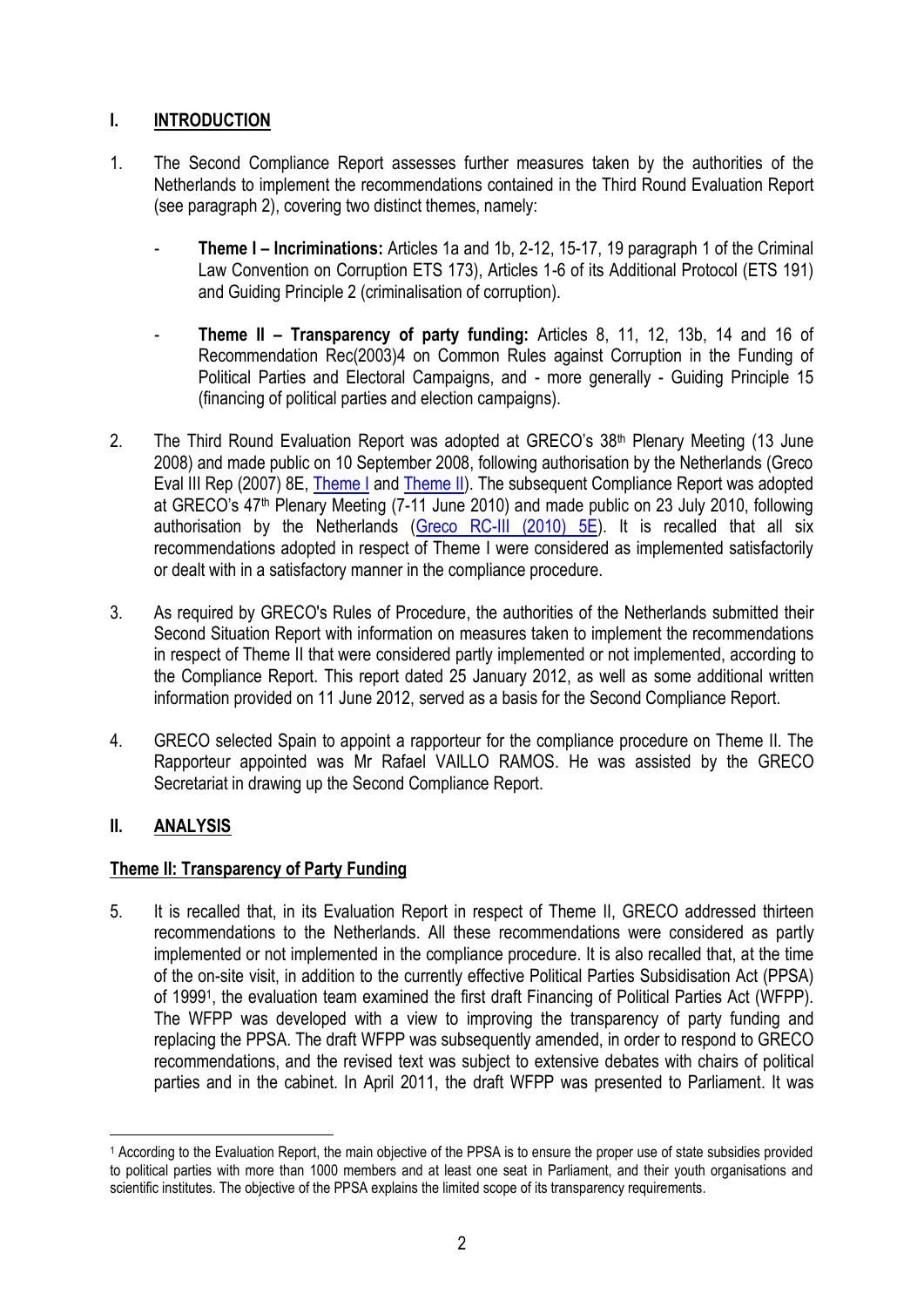approved by the House of Representatives (Lower House) on 4 April 2012. Following its adoption by the Senate (Upper House), the WFPP is expected to enter into force on 1 January 2013.

6. GRECO is pleased to acknowledge that the procedure for the formal adoption of the WFPP is nearing completion. The analysis provided below is based on the draft dated 22 November 2011, as complemented by further proposals for amendments communicated by the authorities of the Netherlands in their written submission of 11 June 2012.

#### **Recommendation i.**

 $\overline{a}$ 

- 7. *GRECO recommended to require all entities represented in parliament (political parties and other groupings) to submit an annual financial report.*
- 8. This recommendation was considered as not implemented in the Compliance Report. It is recalled that the draft WFPP available at the time of the compliance procedure imposed the obligation on all political parties with seats in Parliament to send, before 1 July of each calendar year, an annual financial report to the Electoral Council (which was to replace the Ministry of the Interior in its supervisory role in the area of party funding). The authorities indicated that the elaboration of similar rules for other groupings was deemed inappropriate, as between the evaluation and the compliance procedure, all those represented in Parliament had formed associations with full legal capacity. The authorities confirmed that, once adopted, the draft WFPP would apply to all parties and groupings constituted as associations with full legal capacity represented in Parliament.
- 9. The authorities of the Netherlands now report that the new draft WFPP obliges all political parties<sup>2</sup> represented in Parliament to send their annual financial reports to the Minister of the Interior (article 24). The authorities reiterate that only political parties are now represented in Parliament and that other "groupings" may be created in case they splinter off from a party. These persons, however, are not considered to be creating a separate party, provided they do not affiliate themselves with a political association with full legal capacity, and thus are regarded as individual members of parliament. Financial rules do not apply to such individuals, as this would allow insight into their personal financial situation and loans. In times of elections, however, the regulations on donations and debts apply to candidates in election, in accordance with article 31 WFPP.
- 10. GRECO is satisfied that the new draft WFPP, if adopted, will apply, in line with the recommendation, to all parties with seats in Parliament and that no other "groupings" could be represented in Parliament. GRECO also notes that candidates participating in elections are subject to the rules on donations, pursuant to article 31 WFPP.
- 11. Pending adoption of the new draft WFPP, GRECO concludes that recommendation i has been partly implemented.

<sup>2</sup> Pursuant to article 1 of the draft WFPP, political party is an association, which has participated in the most recent elections to the Lower or Upper House of the States General under the name registered with the Electoral Council and which has been allocated one or more seats in those elections.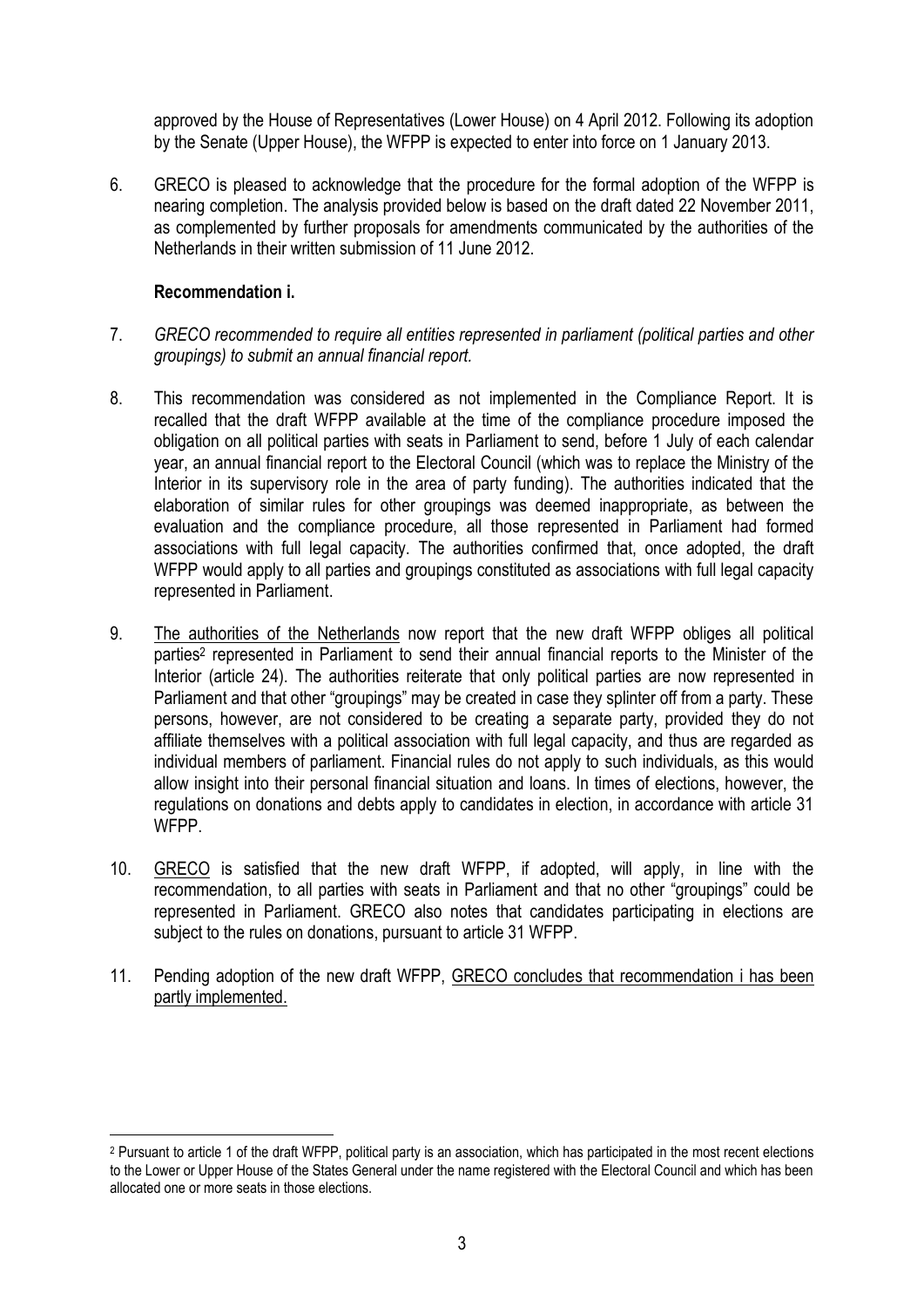#### **Recommendation ii.**

- 12. *GRECO recommended (i) to require all entities represented in parliament to report on their financial situation in appropriate detail, including information on income, expenditure, debts and assets, and (ii) to establish a standardised format (accompanied by appropriate guidelines, if necessary) for the financial reports to be submitted by all entities represented in parliament.*
- 13. This recommendation was considered as not implemented in the Compliance Report. Firstly, the obligations under the previous draft WFPP did not apply to all the entities represented in Parliament. Secondly, it was recalled that both the currently effective PPSA and the first draft WFPP already included a provision stipulating that, by ministerial regulation, requirements could be set for the structure of the annual financial report. No concrete action in this regard had, however, been undertaken.
- 14. As far as the first part of the recommendation is concerned, the authorities of the Netherlands now report that, pursuant to the new draft WFPP, the parties represented in Parliament will be obliged to meet the following requirements regarding their annual financial report: to include income, expenditure, debts and assets and to have these certified by an auditor. As regards the second part of the recommendation, the authorities indicate that article 24(1) of the new draft WFPP provides the necessary guidance to political parties on what information should be included in the annual financial report. Moreover, on 8 February 2012, the Minister of the Interior had addressed a letter to Parliament, providing a detailed interpretation of the aforementioned draft legislative provision. The authorities submit that the new draft WFPP provides sufficient basis for a uniform presentation of the parties' annual financial reports. Moreover, article 26 of the draft allows for the setting up of criteria for the structure of such reports via adopting a Ministerial Decree. For these reasons, the inclusion of requirements for the standardised format of annual financial reports in the new draft WFPP was deemed inappropriate. However, at a later stage, depending on the practical implications of the new legislation and the apparent need and desirability for standardisation, a Ministerial Decree may or may not be adopted requiring further standardisation.
- 15. GRECO notes that, pursuant to the new draft WFPP, all entities represented in Parliament will be requested to present information on income, expenditure, debts and assets in their annual financial reports. GRECO also accepts that article 24.1 of the new draft WFPP, read in conjunction with article 19, enables a certain degree of uniformity in the preparation and submission of the annual financial reports by political parties. GRECO further acknowledges the steps taken by the Ministry of Interior to provide guidance to Parliament regarding the interpretation of the aforementioned articles, thus clarifying the scope of reporting requirements applicable to political parties.
- 16. Pending adoption of the new draft WFPP, GRECO concludes that recommendation ii has been partly implemented.

#### **Recommendation iii.**

17. *GRECO recommended (i) to require all entities represented in parliament to disclose, at least annually, all donations and bequests received from natural persons (including party members) and legal persons, including information on the source of these donations (at least above a certain threshold), their nature and value; (ii) to lower the current disclosure threshold of €4,537.80 for (corporate) donations in the Political Parties Subsidisation Act to an appropriate*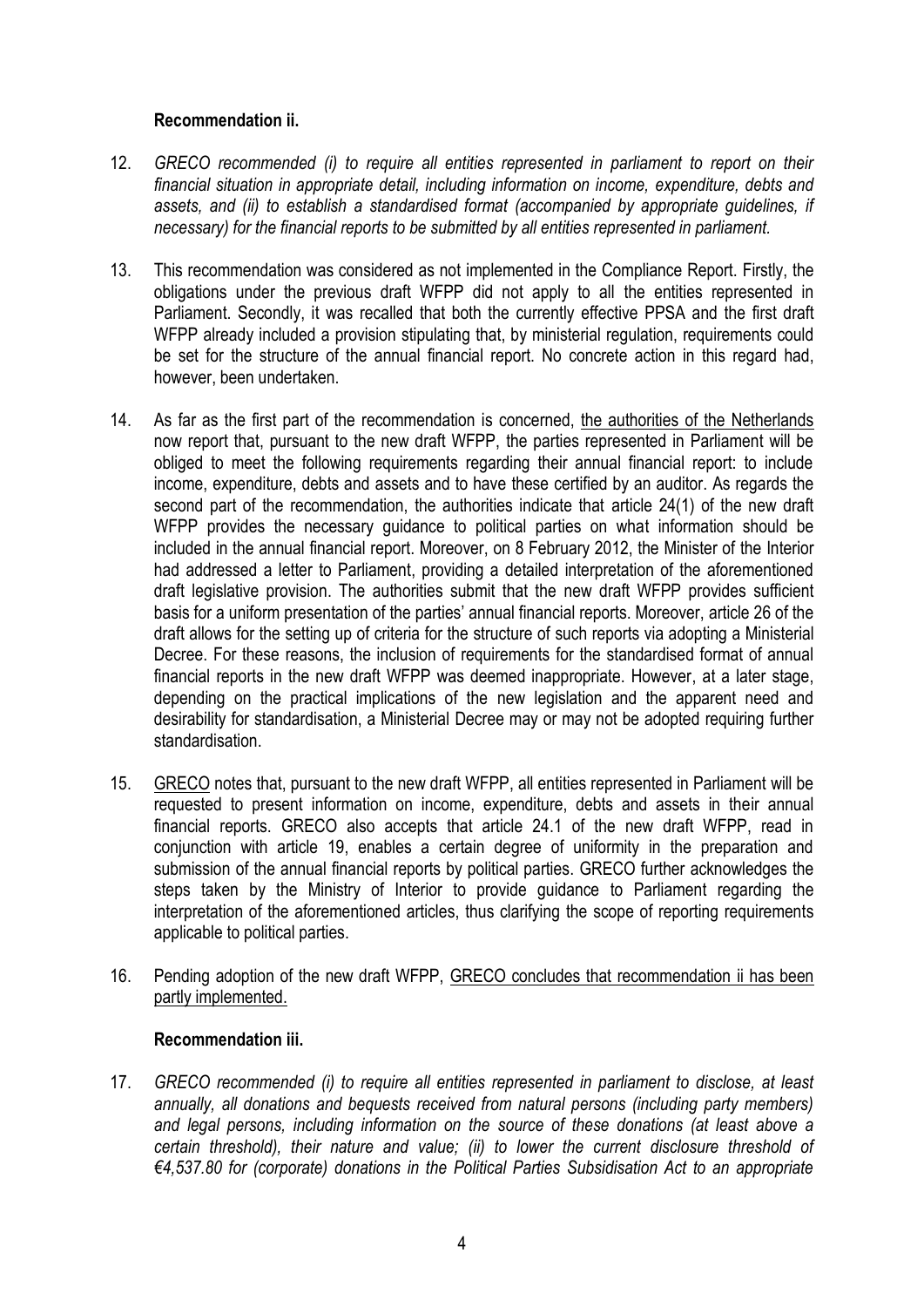*level and (iii) to prohibit donations from donors whose identity is not known to the political party/grouping/candidate.*

- 18. This recommendation was considered as not implemented in the Compliance Report. It is recalled that the first draft WFPP obliged political parties to disclose contributions with a value exceeding 750 EUR. This obligation concerned monetary and in-kind donations and applied to donors who were natural and legal persons. The WFPP also prescribed disclosure of the party's debts. Bequests were excluded from the regime applicable to donations since it was understood that only the deceased could make legacy donations. Donations in excess of 4 500 EUR, as well as debts exceeding 25 000 EUR, were to be notified to the Electoral Council. The latter was mandated to publish details pertaining to the donations in the Government Gazette and on the Internet. In case a party received an anonymous donation exceeding 750 EUR, the amount in excess of the threshold was to be transferred to the Electoral Council or the in-kind donation was to be destroyed. The rules on donations covering, in particular, record keeping and ceiling requirements were also made applicable to ancillary institutions (political science institutes, youth organisations and other entities attributed to a party according to certain criteria).
- 19. The authorities of the Netherlands now report that the new draft WFPP obliges political parties to record all contributions over 1 000 EUR, whether monetary or in-kind. Public disclosure requirements applicable to (1) donors (natural and legal persons); (2) contributions totalling 4 500 EUR and more from a single donor in a calendar year, and (3) debts totalling 25 000 EUR and more in a calendar year remain the same as above, except that notifications are to be made to the Minister of the Interior. Bequests are excluded from the regulation on the assumption that there is no risk of conflicts of interest or improper influence. The authorities further explain that the disclosure threshold (4 500 EUR) is the result of a comparative assessment striking a fair balance between greater transparency of contributions, on the one hand, and placing too heavy an administrative burden on political parties, on the other. The authorities insist that the administrative burden on the parties should be proportionate to the objectives pursued by the WFPP; from this perspective, contributions over a certain value that may influence a political party are to become transparent, whereas small contributions, which are not conducive to financial dependence on the donor, do not require registration. Anonymous donations (in money and in-kind) in excess of 1 000 EUR are not to be accepted but handed over to the Minister of the Interior or destroyed. The authorities also submit that some form of registration of amounts below 1 000 EUR will have to be introduced as the disclosure rules would become applicable as soon as the total amount of such donations exceeds 4 500 Euros.
- 20. GRECO takes note of the information supplied. In so far as the first part of the recommendation is concerned, GRECO is reassured that the new draft WFPP requires the disclosure of donations, including in-kind, above a certain value provided by legal and natural persons, the latter also comprising members of political parties. Bequests (legacies), however, remain outside of the WFPP's scope. As regards the second part of the recommendation, GRECO notes that the disclosure threshold for donations (4 500 EUR) remains nearly at the same level as in the PPSA. As concerns the third part of the recommendation, GRECO observes that donations from donors whose identity is not known to the political party have not been prohibited. Moreover, whereas the draft WFPP available at the time of the visit imposed a ban on anonymous monetary donations above 150 EUR and in-kind donations above 700 EUR, the subsequent draft had raised the threshold for acceptable anonymous donations (both monetary and in-kind) to 750 EUR, and the most recent draft - to 1 000 EUR. GRECO notes, however, that some form of registration of anonymous donations will have to be introduced, namely that, as soon as anonymous donations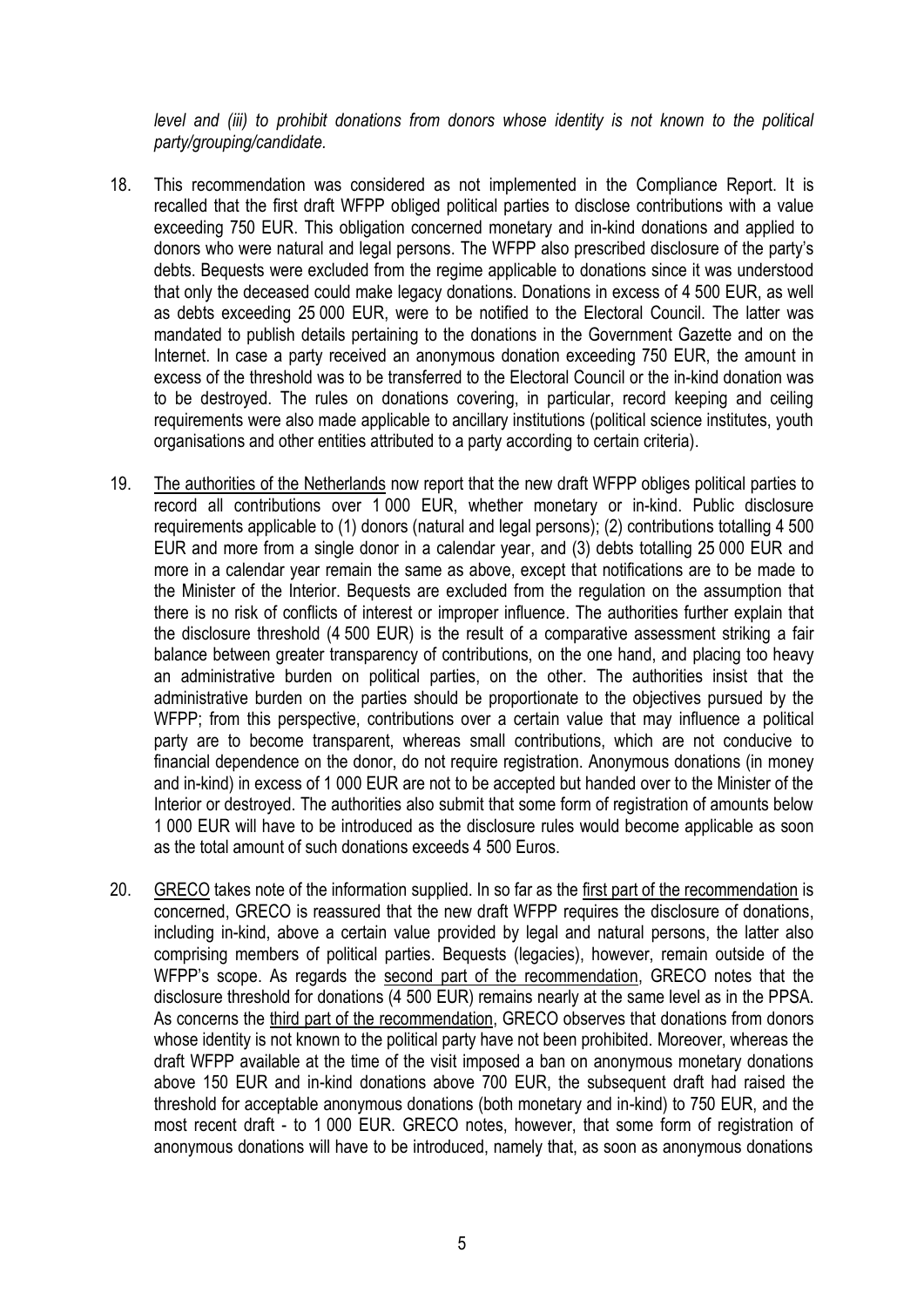would have reached the threshold of 4 500 EUR, they would fall under the public disclosure provisions of the new draft WFPP.

21. In the opinion of GRECO, modest progress in implementing this recommendation is largely offset by the new legislative developments going in the opposite direction.

#### 22. GRECO concludes that recommendation iii has not been implemented.

#### **Recommendations iv and vii.**

- 23. *GRECO recommended (i) to extend the applicability of the future provisions on donations (and possible limits on donations) to local and regional/provincial units of political parties and (ii) to ensure that the accounts of political parties are consolidated to include the accounts of local and regional/provincial units, in line with Article 11 of Recommendation Rec (2003)4 on common rules against corruption in the funding of political parties and electoral campaigns (recommendation iv).*
- 24. *GRECO recommended to take measures to enhance transparency of income and expenditure of political parties at local level (recommendation vii).*
- 25. The two recommendations were considered as not implemented in the Compliance Report. The authorities indicated that the intention of the draft WFPP was only to regulate donations to political parties with seats in Parliament and that the country had no experience in supervising the political finances in the Netherlands. From that perspective, it was foreseen that, five years from the adoption of the WFPP, its practical implementation would be subject to an evaluation and, on that occasion, a possible need to broaden its scope would be examined.
- 26. The authorities of the Netherlands now report that, following discussions in Parliament, an amendment was introduced in the new draft WFPP obliging national and local political parties to elaborate rules concerning donations, including provisions on their administration and disclosure. These rules, to be constituted by the parties themselves, would apply to local and regional/provincial units of national political parties. Also, the Minister of the Interior had made a commitment in Parliament to assess, in co-operation with the Council of Municipalities, the possibility of drafting a model municipal regulation laying down rules aiming at greater transparency of donations received by local political parties. The authorities furthermore stress that amounts of money transferred from local to national units within a political party are to be qualified as donations and fall under the scope of the new draft WFPP.
- 27. GRECO recalls that the primary objective of the rules on transparency and supervision of political finances – and of Recommendation Rec(2003)4 on Common Rules against Corruption in the Funding of Political Parties and Electoral Campaigns – is not only to verify the proper use of public subsidies but, more importantly, to achieve greater transparency of the financial situation of a political party, irrespective of whether or not it receives public funding. From this perspective, as far as the first part of recommendation iv is concerned, GRECO observes that the future provisions of the WFPP on donations (and the possible limits on donations) would not apply to local and regional/provincial units of political parties. On the contrary, once the new law enters into force, the political parties would have to elaborate rules, in addition to the WFPP, that would extend to their local units. As concerns the second part of recommendation iv, GRECO regrets that no tangible steps were taken to ensure that the accounts of national political parties are consolidated to include the accounts of local and regional/provincial units. Lastly, as regards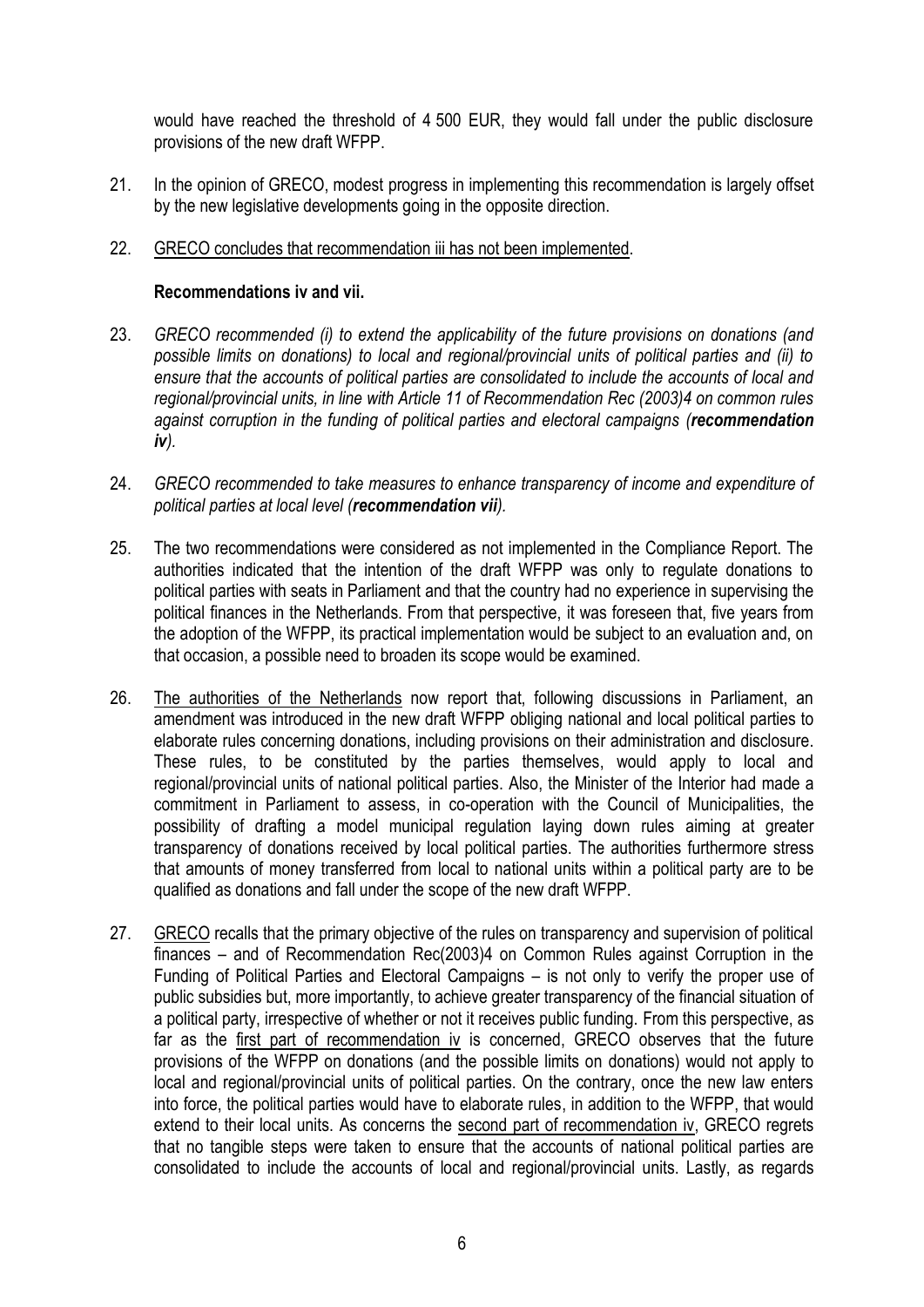recommendation vii, GRECO regrets the lack of concrete measures to enhance transparency of income and expenditure of political parties at local level.

28. GRECO concludes that recommendations iv and vii have not been implemented.

#### **Recommendation v.**

- 29. *GRECO recommended to take measures to enhance the transparency of fundraising activities by entities related, directly or indirectly, to political parties and other groupings in parliament.*
- 30. This recommendation was considered as partly implemented in the Compliance Report. It is recalled that the authorities of the Netherlands indicated that the transparency requirements included in the draft WFPP would apply equally to political parties and to institutions affiliated with them, namely scientific institutes, youth organisations, training institutions and other organisations carrying out activities for the benefit of a political party.
- 31. The authorities of the Netherlands now provide information identical to the one included in the Compliance Report and appearing above.
- 32. GRECO notes that the new draft WFPP (article 29) will improve considerably the situation as regards the transparency of political parties and related entities. In particular, the requirement for political parties to register donors and donations will extend to the parties' ancillary institutions. Such institutions will include political science institutes, political youth organisations and legal entities focusing exclusively or predominantly on systematic and structural performance of works/activities for a political party, under condition that the party clearly benefits from such works or activities. Moreover, in case a party is granted a subsidy for a political science institute or a political youth organisation, such an organisation would become subject to the same record keeping requirements as the party itself. Having commended these provisions before, GRECO is satisfied that they have been maintained in the new draft WFPP.
- 33. Pending adoption of the new draft WFPP, GRECO concludes that recommendation v has been partly implemented.

#### **Recommendation vi.**

- 34. *GRECO recommended to take measures to ensure that the annual reports of political parties, as well as financial information on parties and other groupings represented in parliament currently not under any reporting requirement, are disclosed to the public.*
- 35. It is recalled that this recommendation was considered as partly implemented in the Compliance Report. The authorities of the Netherlands indicated that, in accordance with article 24 WFPP, political parties represented in Parliament would have to send their annual financial reports to the Electoral Council and that such reports would be made public. The (draft) explanatory report to the draft WFPP explicitly stated that the reports would have to be published online.
- 36. The authorities of the Netherlands now report that, in accordance, with article 24 of the new draft WFPP, political parties represented in Parliament will have to send their annual financial reports to the Minister of the Interior; these annual reports will be made public. The (draft) explanatory report to the draft law further indicates that these reports will be, most probably, published online.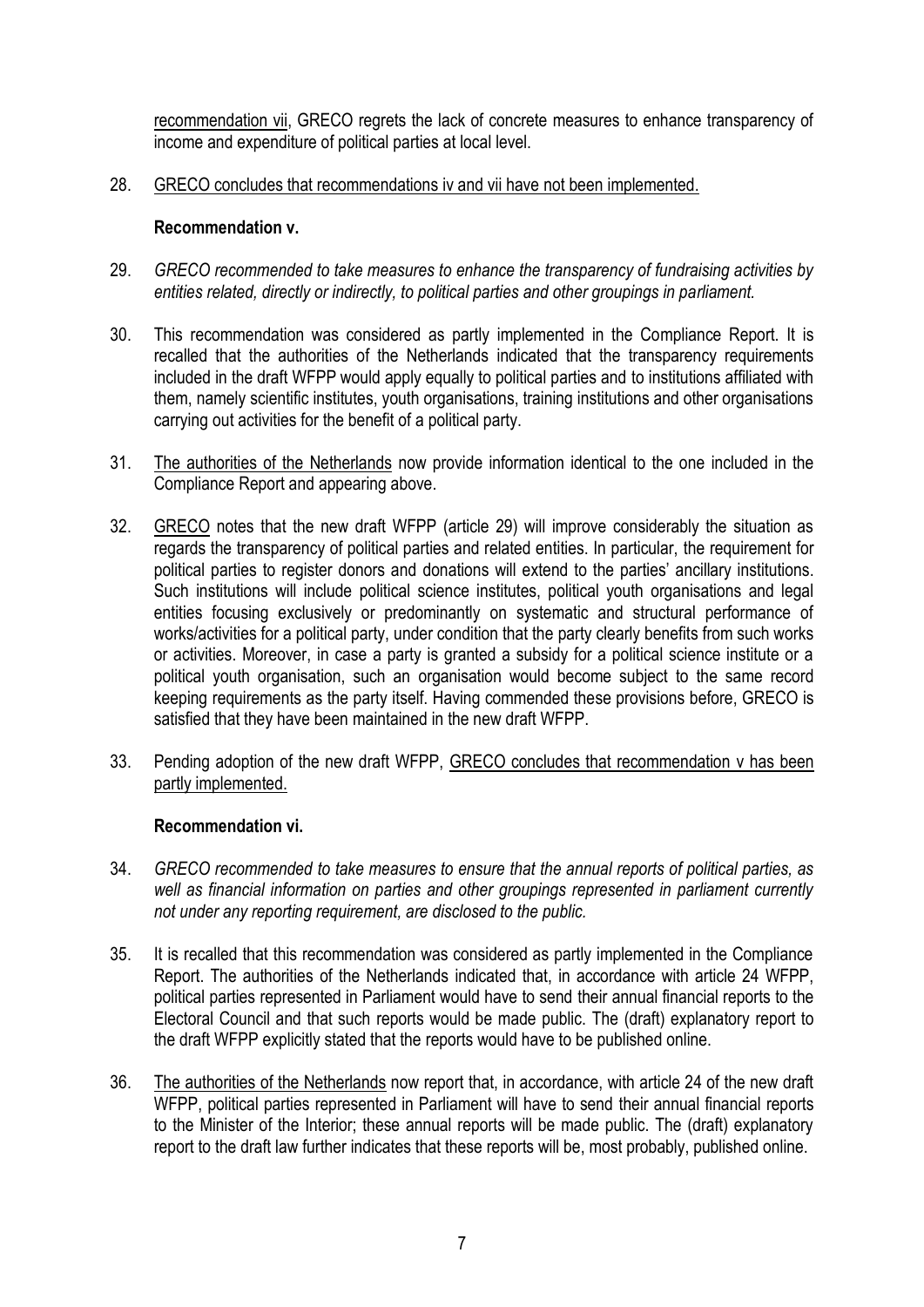- 37. GRECO takes note of this information. It observes that the annual financial reports submitted by political parties with seats in Parliament are public in principle but that the Minister of the Interior will be required only to publish the overviews of donations exceeding 4 500 EUR and of debts over 25 000 EUR in the Government Gazette. As regards the financial reports as such, the law is silent as to what arrangements will be made to facilitate access by the public. GRECO is particularly concerned that the (draft) explanatory report to the WFPP no longer insists on the obligatory online publication of such reports but only considers such publication as a possible option. In the opinion of GRECO, this is not in keeping with the recommendation, which requires that annual financial reports of political parties and other groupings represented in Parliament be disclosed to the public.
- 38. GRECO concludes that recommendation vi has been partly implemented.

#### **Recommendations viii and ix.**

- 39. *GRECO recommended (i) to establish independent monitoring of political funding, including electoral campaigns, in line with Article 14 of Recommendation Rec(2003)4 and (ii) to provide the*  body to be entrusted with carrying out this monitoring (which is most likely to be the Electoral *Council) with adequate powers and financial and human resources (recommendation viii).*
- 40. *GRECO recommended to take further measures to safeguard the independent and impartial functioning of the Electoral Council and its Secretariat in the future supervision of political finance rules (recommendation ix).*
- 41. It is recalled that recommendation viii was considered as partly implemented and recommendation ix not implemented in the Compliance Report. It is also recalled that one of the key objectives of the earlier versions of the WFPP was to transfer to the Electoral Council the supervision of compliance with the WFPP by political parties and their affiliated institutions. As far as recommendation viii was concerned, pursuant to the previous draft WFPP, the Electoral Council was mandated to investigate the accuracy of the data submitted by the political parties and to impose administrative fines. It was expected to receive extra budget for the new duties in the field of the financing of political parties and to expand its secretariat. As concerns recommendation ix, further rules were introduced in the previous draft WFPP to guarantee the Council's independence (for example, article 40, paragraph A 5 WFPP ensured a separation between the exercise of duties in connection with the WFPP and all other duties of the Council).
- 42. In so far as recommendation viii is concerned, the authorities of the Netherlands now report that, in the new draft WFPP, it is the Minister of the Interior who is responsible for the supervision of compliance with the WFPP by political parties and their affiliated institutions. The Minister of the Interior will be authorised to investigate the accuracy of the data submitted by the parties and have the power to impose administrative fines. There is an intention to set up a monitoring commission, which is to advise the Minister on matters deemed politically sensitive in view of his/her position (e.g. the possibility of appointment of a legal person as an ancillary institution by a political party, the possible withholding of personal information due to security reasons and the possibility of imposing an administrative fine).
- 43. Concerning earlier plans to assign this function to the Electoral Council, the authorities explain that it was considered inappropriate that the Electoral Council be exposed to a situation where it has to discuss its individual decision with Parliament. The Electoral Council being a central polling station for parliamentary elections, this could undermine the impartial implementation of its tasks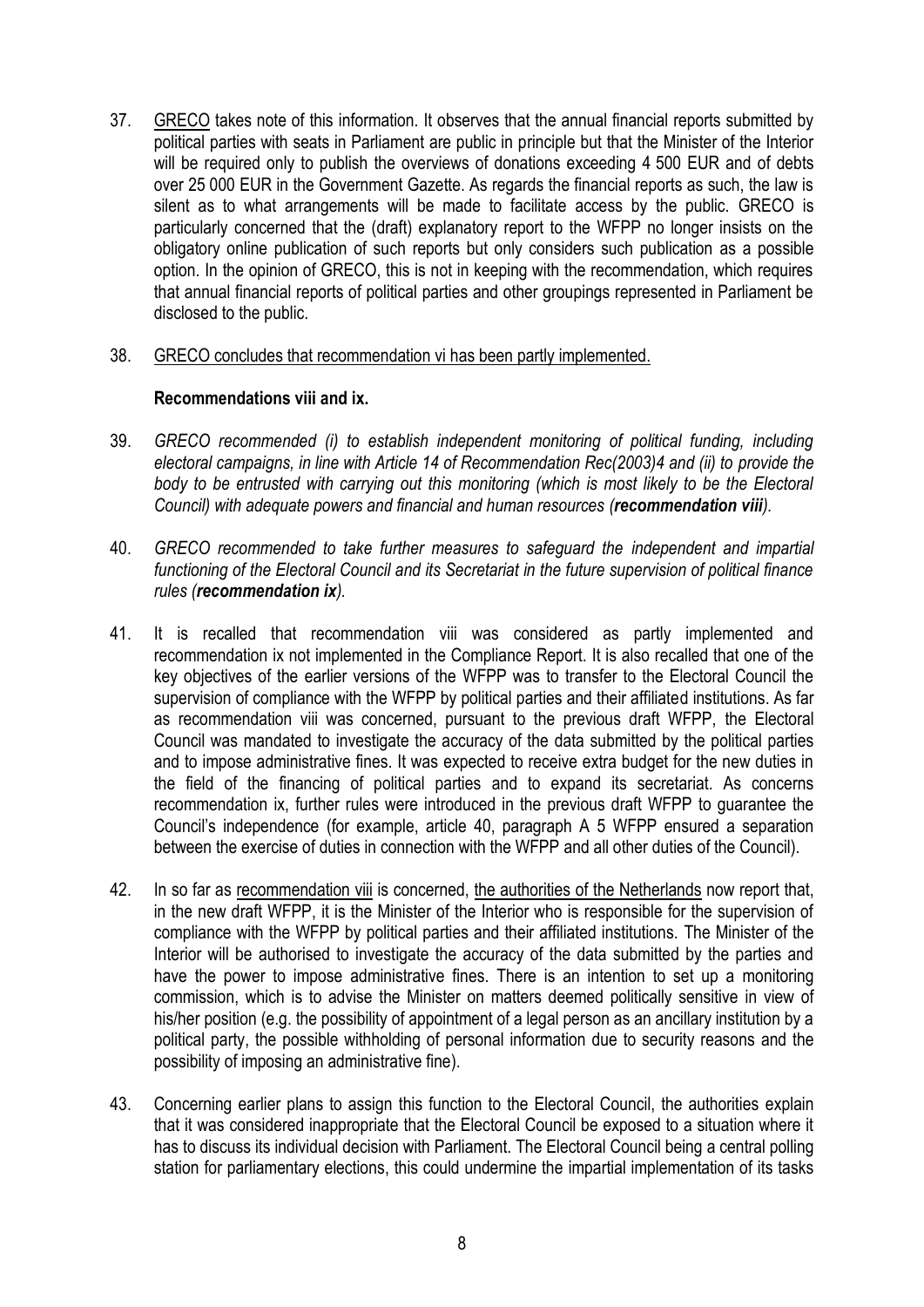and harm the trust in the voting process. The authorities believe that it is more adequate for such decisions to be discussed with Parliament by the Minister of the Interior. In the opinion of the authorities, the WFPP contains the necessary safeguards for an objective implementation and leaves no room for policy interference or prejudice by the Minister of the Interior.

- 44. As regards recommendation ix, the authorities indicate that, since the Electoral Council has no role in the supervision of the political financing rules, this recommendation is no longer applicable.
- 45. GRECO already observed in its Evaluation Report that "*although the current supervisory function of the Ministry of the Interior may very well be adequate for the limited scope of the PPSA, it is*  not in line with Article 14 of Recommendation Rec(2003)4 relating to the provision of *"independent monitoring in respect of the funding of political parties and electoral campaigns", including the "supervision over the accounts of political parties and the expenses involved in election campaigns as well as their presentation and publication*." GRECO also previously stated that there is no single model for ensuring oversight of political financing regulations and that a different monitoring approaches can be found across GRECO membership, with a varying degree of independence from Government or political actors. <sup>3</sup> That said, the independence of supervisory bodies may be open to doubt in case they are controlled by the executive, whatever the possible variations in their status. The situation in the Netherlands, where the Minister of the Interior, who has a clear political affiliation, is given the mandate to monitor compliance by political parties with the political financing regulations cannot be deemed fully compliant with the requirements of Recommendation Rec(2003)4. This situation is not remedied by the announcement of the setting up of a monitoring commission whose composition, remit and powers still need to be defined. GRECO regrets that these planned arrangements represent a step backwards, as compared to the previous drafts of the WFPP, which were clearly aimed at strengthening the independent supervision of party finances in the Netherlands.
- 46. GRECO concludes that recommendations viii and ix have not been implemented.

#### **Recommendation x.**

 $\overline{a}$ 

- 47. *GRECO recommended to clearly define infringements of political finance rules and to introduce effective, proportionate and dissuasive sanctions for these infringements.*
- 48. This recommendation was considered as partly implemented in the Compliance Report. It is recalled that the previous draft WFPP provided for sanctions if the rules on donations received were violated. The intention was for the Electoral Council to be able to impose administrative fines. The introduction of criminal sanctions was also examined in the drafting process but the preference was given to administrative penalties only.
- 49. The authorities of the Netherlands now report that the draft WFPP envisages sanctions for violations of political funding rules. Administrative fines to be imposed by the Minister of the Interior (article 34) will apply to a series of infringements, including, *inter alia*, failure to record contributions and debts by a political party, failure to submit a financial report, non-compliance with the rules on disclosure and acceptance of anonymous donations above the established threshold. The administrative fines may be imposed up to a maximum limit of 25 000 EUR. In case a political party is a recipient of state funding, the amount of the fines due is to be withdrawn

<sup>&</sup>lt;sup>3</sup> For the analysis of GRECO jurisprudence, see, for example, the feature article "Independent monitoring of party funding" by Patricia Peña Ardanaz included in the Ninth General Activity Report of GRECO (2008) and "Political financing: GRECO's first 22 evaluations. Third Evaluation Round" by Mr Yves-Marie Doublet, Council of Europe 2010.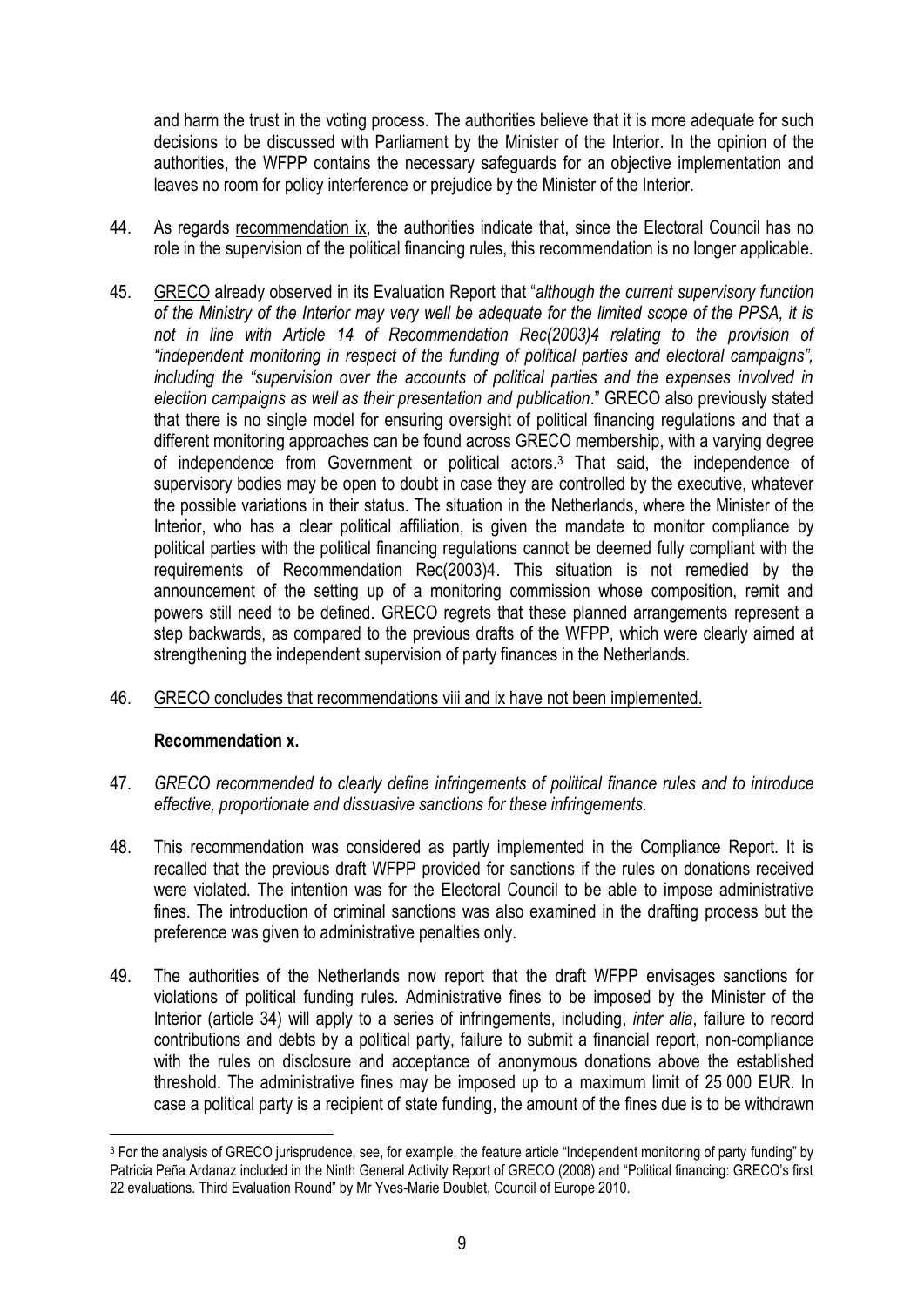from the subsidy. In case the Minister of the Interior encounters a possible criminal act, s/he is obliged to inform the Public Prosecutor thereof (article 35). In cases involving criminal convictions, eligibility for state subsidies is suspended for a certain period of time.

- 50. The authorities furthermore indicate that a letter was recently addressed by the Minister of the Interior to Parliament explaining on what grounds the administrative fine can be imposed. Reportedly, the letter clarified that the maximum fine (i.e. 25 000 EUR) may be imposed in relation to a number of administrative obligations arising from the draft WFPP, namely the obligation to maintain the integrity of the administration, register donations and debts and send an annual financial report to the Minister of the Interior. In cases where multiple violations have been established, several fines, equalling 25 000 EUR each, may be imposed in respect of a political party.
- 51. GRECO had already observed in its Compliance Report that, as far as violations of the party funding rules are concerned, the Netherlands seemed to have opted for a system of administrative fines, as opposed to criminal sanctions. GRECO is satisfied that the new draft WFPP clearly defines infringements of the political financing rules and subjects these infringements to specific administrative fines, which can be increased in cases of multiple violations of the WFPP. GRECO also notes that public support can be suspended in case of serious infringements of political financing rules by political parties.
- 52. Pending adoption of the new draft WFPP, GRECO concludes that recommendation x has been partly implemented.

#### **Recommendation xi.**

- 53. *GRECO recommended to clarify the provisions on sanctions in the draft Financing of Political Parties Act, ensuring that sanctions for violations of political funding rules can be imposed upon all entities on which the draft law imposes obligations.*
- 54. This recommendation was considered as partly implemented in the Compliance Report. It is recalled that, under article 34 WFPP, the possibility to impose sanctions applied to political parties and affiliated organisation to which these rules applied. Furthermore, sanctions could also be imposed on any legal body (party or affiliated organisation) as well as on natural persons subject to the rules on donations. It was up to the Electoral Council to pronounce the fine against the person found responsible. Moreover, the sanctions could also be applied in respect of natural persons who participated in parliamentary elections as candidates of an entity which was not a political party.
- 55. The authorities of the Netherlands now report that the language of article 34 WFPP has been maintained as above, except that the fines will be imposed by the Ministry of the Interior.
- 56. GRECO takes note of the wording of article 34 of the draft WFPP, namely that the (administrative) "fine will be imposed on political parties, ancillary institutions, associations (…) and candidates (…)". It also notes that administrative fines for acts or omissions by associations or candidates will not be imposed if such acts were perpetrated before the date of registration of the appellation for an association or the date of nomination of the candidate in elections. It is, therefore, clear to the GET that, if the draft WFPP is adopted without any further alterations, it will be in line with the recommendation.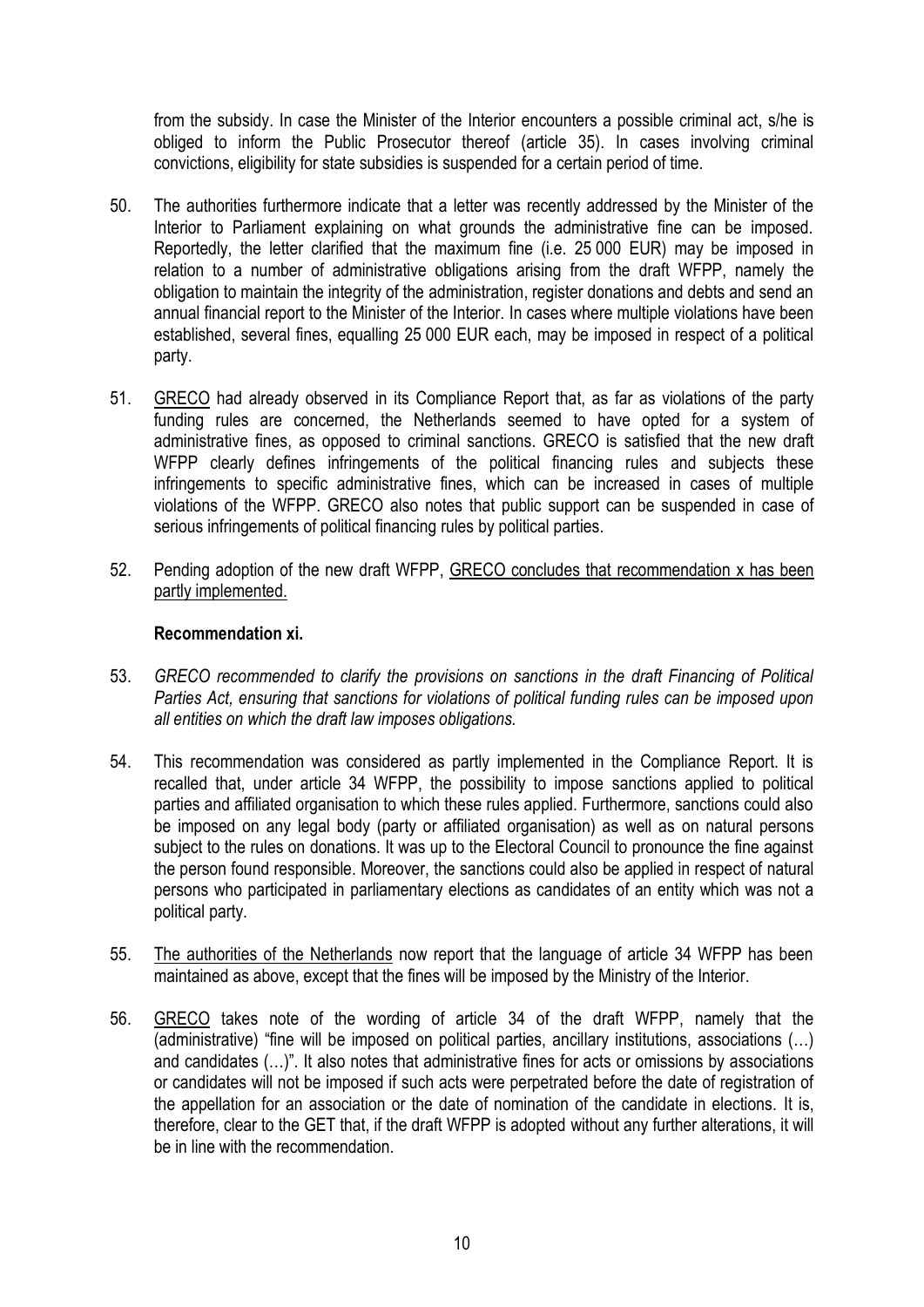57. Pending adoption of the new draft WFPP, GRECO concludes that recommendation xi has been partly implemented.

#### **Recommendation xii.**

- 58. *GRECO recommended (i) to introduce appropriate (flexible) sanctions for less serious violations of political financing rules, as a complement to the criminal sanctions foreseen under the draft Financing of Political Parties Act, and (ii) to consider providing the Electoral Council with the authority to impose sanctions for the less serious violations of political financing rules.*
- 59. This recommendation was considered as partly implemented in the Compliance Report. It is recalled that the previous draft WFPP provided for administrative fines to be imposed by the Electoral Council.
- 60. The authorities of the Netherlands now report that the draft WFPP does not foresee any criminal sanctions but puts in place a system of administrative fines. Such fines can be also imposed for less serious violations of the political financing rules. The fines are to be imposed by the Minister of the Interior.
- 61. GRECO acknowledges that article 34 of the new draft WFPP will introduce more flexible sanctions for less serious violations of the political financing rules, along the lines suggested in the recommendation. GRECO also notes that the authority in charge of imposing the fines will be the Minister of the Interior and not the Electoral Council, as referred to in the second part of the recommendation (cf. paragraph 43 above).
- 62. Pending adoption of the new draft WFPP, GRECO concludes that recommendation xii has been partly implemented.

#### **Recommendation xiii.**

- 63. *GRECO recommended to provide advice and training to political parties and election candidates on the applicable political funding regulations.*
- 64. This recommendation was considered as not implemented in the Compliance Report. The authorities of the Netherlands reported that the political parties would be informed of and instructed on the WFPP and the practical application of rules when the new legislation entered into force. To that end, a brochure would be published and widely disseminated.
- 65. Identical information is communicated by the authorities of the Netherlands as part of the Second Situation Report. Also, in reaction to the statement included in the Evaluation Report that certain political parties represented in Parliament do not make use of state subsidies due to the lack of awareness thereof, the authorities report that there is only one such party, which, as a result of its political convictions, has made a deliberate decision not to resort to public funds.
- 66. GRECO acknowledges the intention to produce a brochure when the WFPP enters into force.
- 67. Pending adoption of the new draft WFPP and development of the relevant brochure as announced by the authorities, GRECO concludes that recommendation xiii has not been implemented.